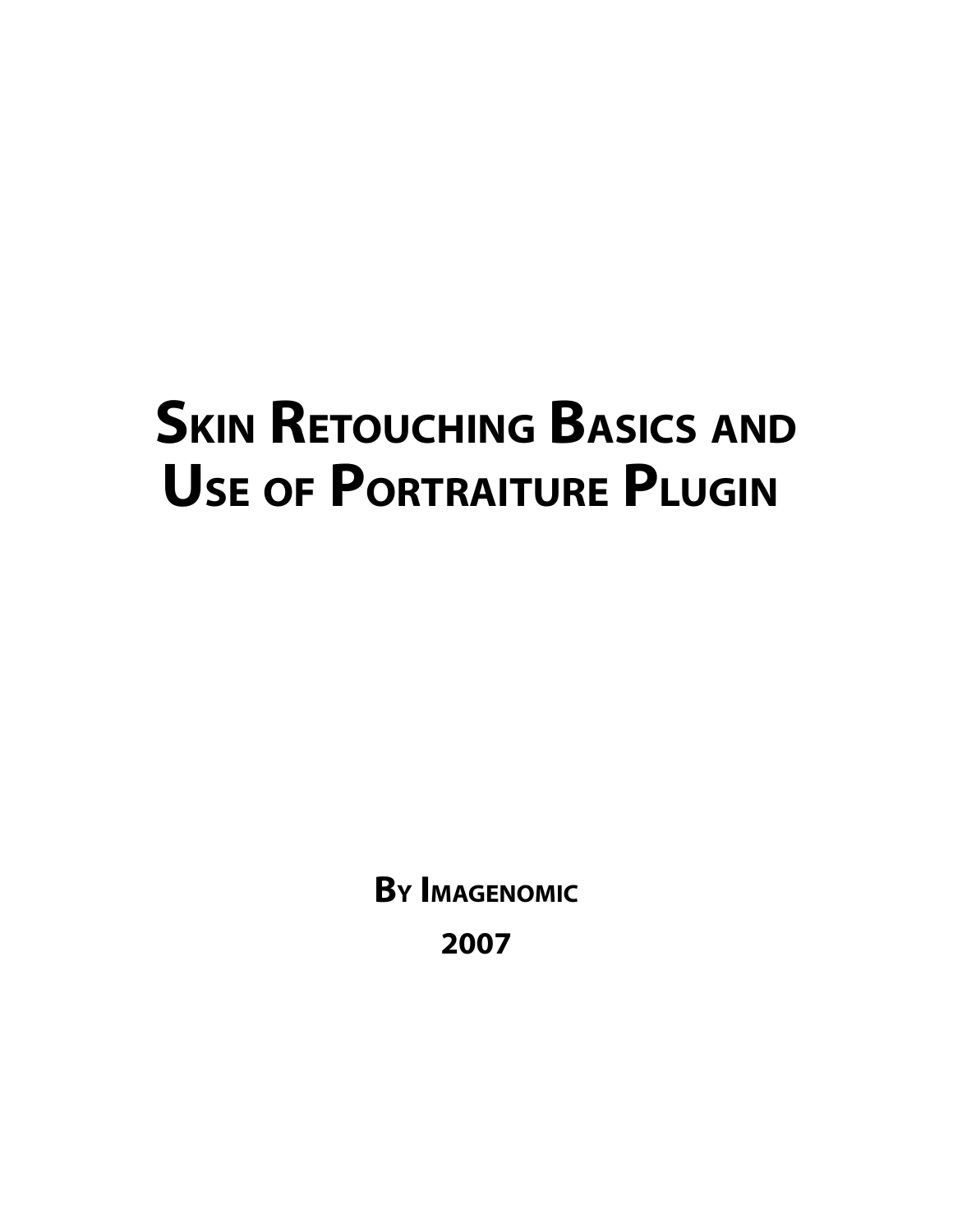Skin Retouching Basics and Use of Portraiture Plugin

**Skin Retouching Basics and Use of Portraiture Plug-in** Updated February 2, 2007 Contact Imagenomic at<http://www.imagenomic.com/contact> Copyright © 2004-2007 Imagenomic, LLC. All rights reserved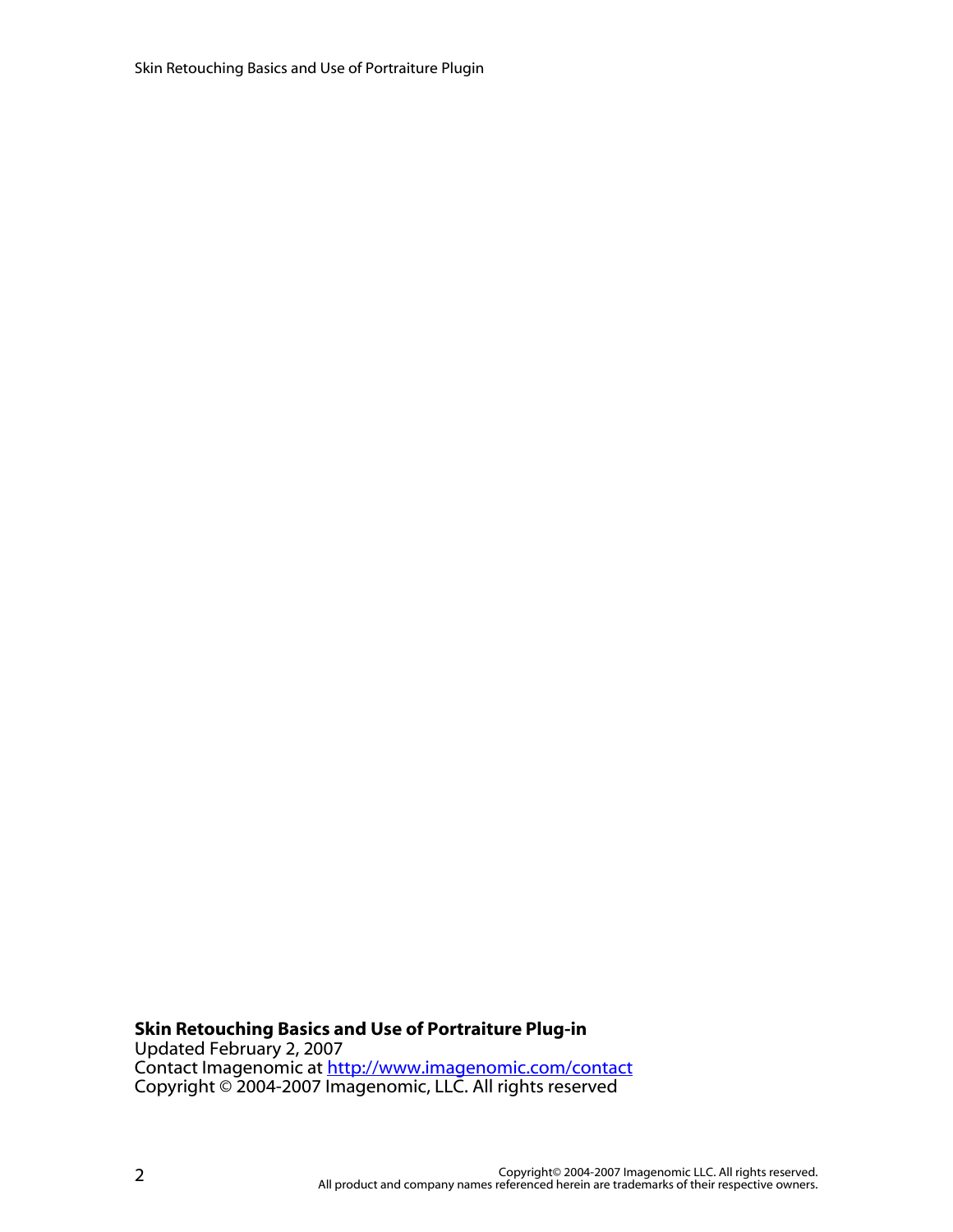Skin Retouching Basics and Use of Portraiture Plug-in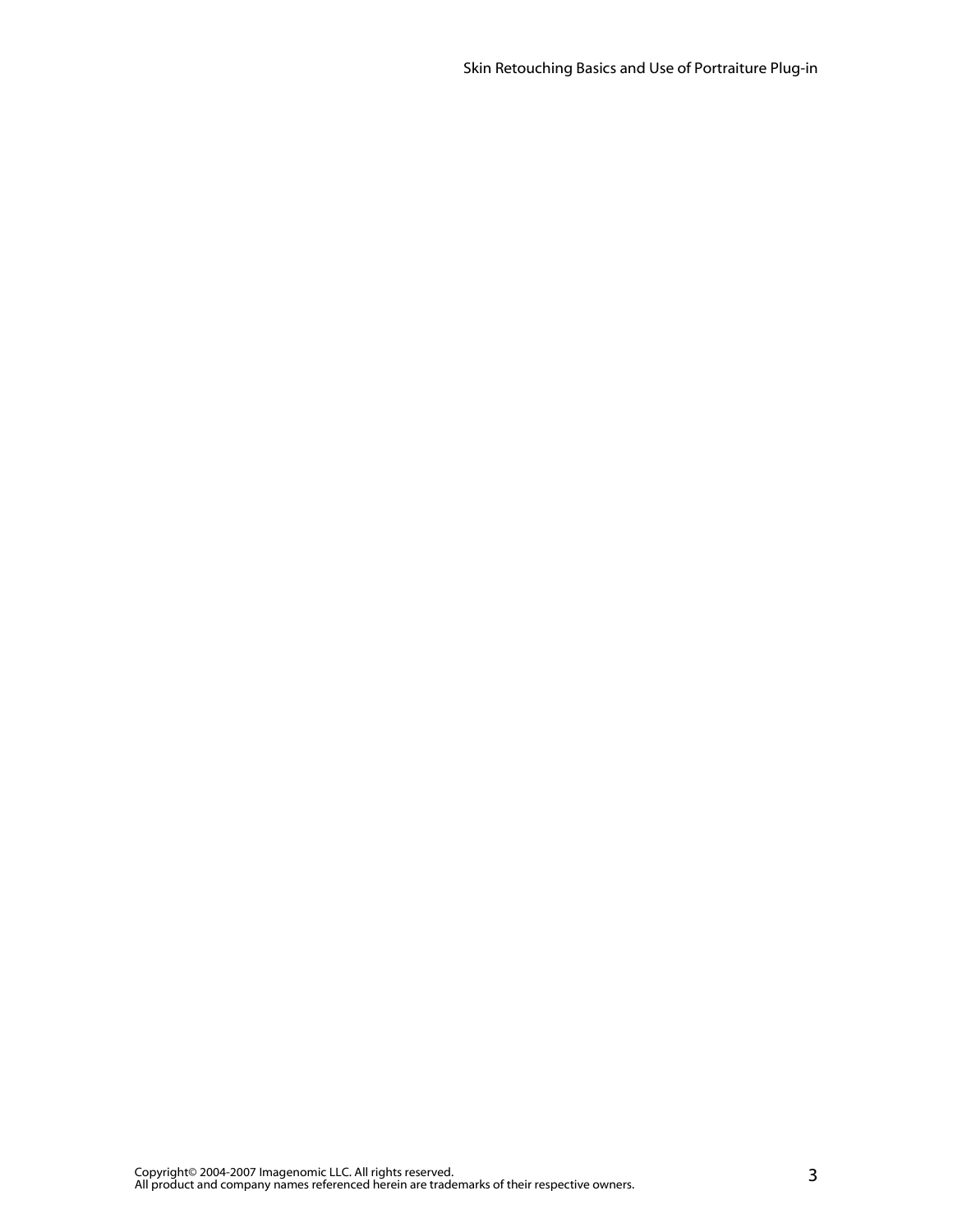## **TABLE OF CONTENTS**

| SKIN RETOUCHING BASICS AND USE OF PORTRAITURE PLUGIN 4 |  |
|--------------------------------------------------------|--|
| $\verb NTRODUCTION .5 $                                |  |
|                                                        |  |
|                                                        |  |
|                                                        |  |
|                                                        |  |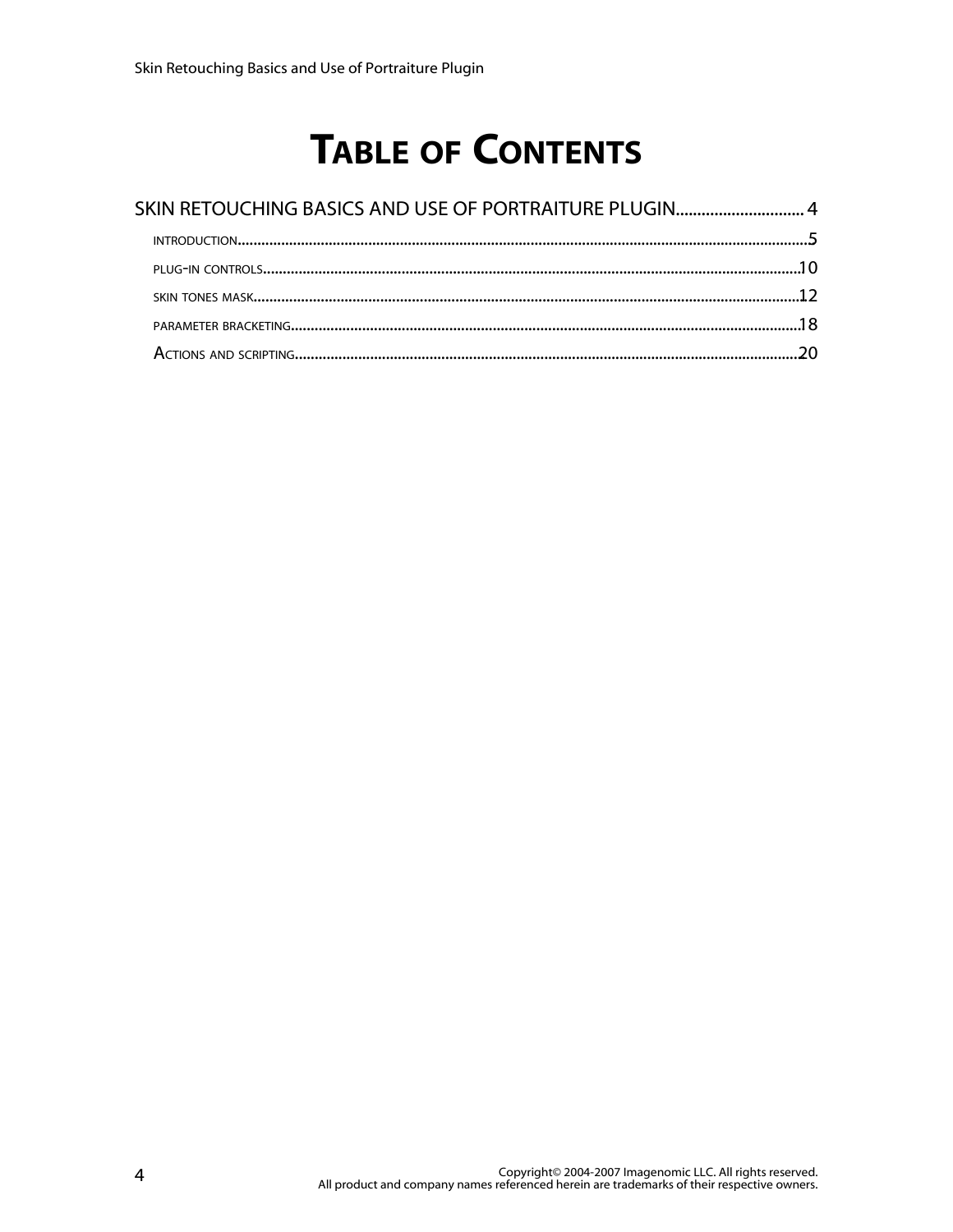## **SKIN RETOUCHING BASICS AND USE OF PORTRAITURE PLUGIN**

Note: All color images used in this reference tutorial are 8bit sRGB images converted from RAW using various Canon DSLRs.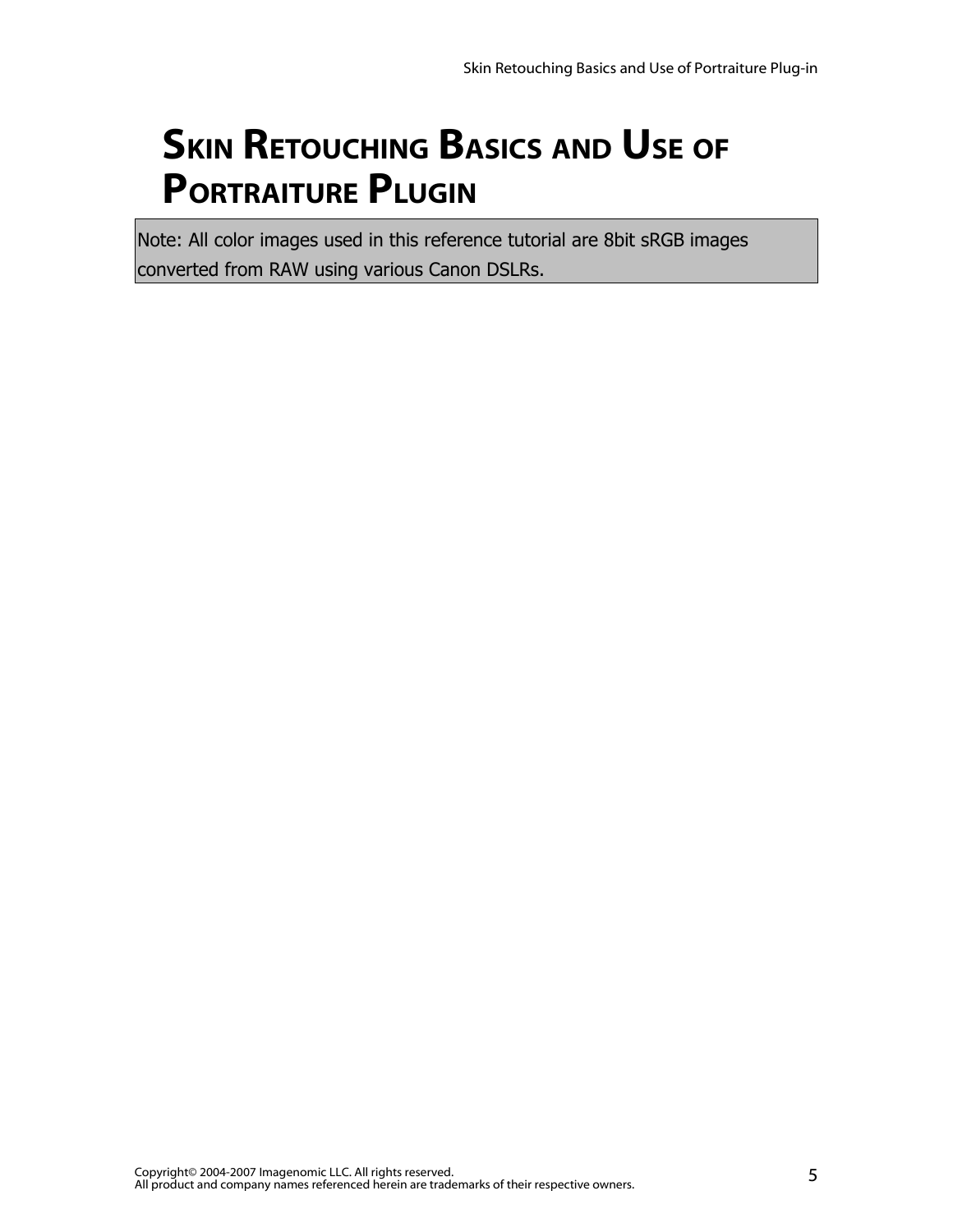### **INTRODUCTION**

There are many books, articles and web based tutorials on the art of retouching the human skin. In general, most of these deal with the concept that skin colors all fall within a given range based on the race of the subject. While this is a generalized concept, it is difficult to apply this idea to skin retouching in a realistic manner. Using such concepts and applying the normal tools available to us in our digital editing programs, we tend to get widely varying results even among supposedly similar images.

In our development of the Portraiture plug-in, we've discovered quite a few unique things about the composition and digital portrayal of human skin. We have done this through careful, detailed analysis of thousands of images shot in various lighting scenarios, as well as by actually taking skin color samples with specific hardware. We have found that there is a vastly varying tonality to the human skin, even within the range of one person's body. Figure [1](#page-6-0) and the resulting RGB chart in Figure [2](#page-6-1) [\(below\)](#page-6-0) show such a sampled variation, which further proves that even though there are no significant differences in the RGB values of each skin color patch, our eyes can perceive a lot of variation due to the lightness and darkness of each patch, and not just the actual color.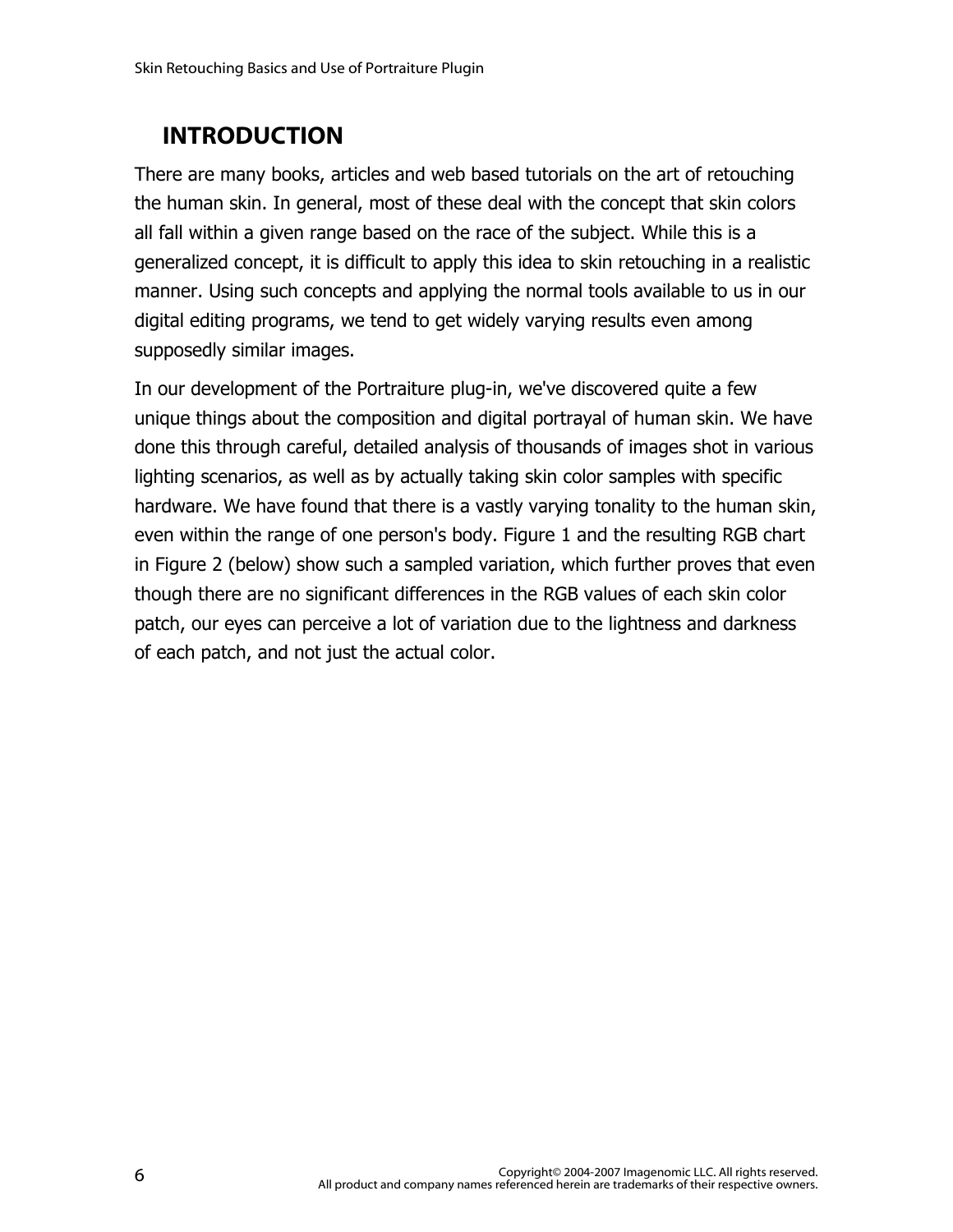Skin Retouching Basics and Use of Portraiture Plug-in



<span id="page-6-0"></span>*(Figure 1)*

| 1                     | 6                     | 11                   | 16                    | 21                   | 26                   |
|-----------------------|-----------------------|----------------------|-----------------------|----------------------|----------------------|
| R 146                 | R 162                 | R 137                | R 156                 | R 136                | R 137                |
| G 118<br><b>B</b> 94  | G 144<br><b>B</b> 130 | G 106<br><b>B</b> 83 | G 133<br><b>B</b> 109 | G 104<br><b>B</b> 85 | G 110<br><b>B</b> 89 |
| $\overline{2}$        | 7                     | 12                   | 17                    | 22                   |                      |
| R 151                 | R 134                 | R 138                | R 151                 | R 139                |                      |
| G 128<br><b>B</b> 106 | G 103<br><b>B</b> 82  | G 107<br><b>B</b> 85 | G 129<br><b>B</b> 113 | G 109<br><b>B</b> 89 |                      |
| 3                     | 8                     | 13                   | 18                    | 23                   |                      |
| R 144                 | R 148                 | R 140                | T 143                 | R 144                |                      |
| G 113                 | G 122                 | G 111                | G 113                 | G 113                |                      |
| <b>B</b> 94           | <b>B</b> 100          | <b>B</b> 87          | <b>B</b> 93           | <b>B</b> 97          |                      |
| 4                     | 9                     | 14                   | 19                    | 24                   |                      |
| R 163                 | R <sub>159</sub>      | R 145                | R 146                 | R 141                |                      |
| G 147<br><b>B</b> 131 | G 139<br><b>B</b> 114 | G 114<br><b>B</b> 94 | G 119<br><b>B</b> 99  | G 114<br><b>B</b> 96 |                      |
| 5                     | 10                    | 15                   | 20                    | 25                   |                      |
| R 153                 | R 152                 | R 153                | R 141                 | R 143                |                      |
| G 125                 | G 127                 | G 126                | G 113                 | G 114                |                      |
| <b>B</b> 105          | <b>B</b> 106          | <b>B</b> 108         | <b>B</b> 92           | <b>B</b> 95          |                      |

<span id="page-6-1"></span>*(Figure 2)*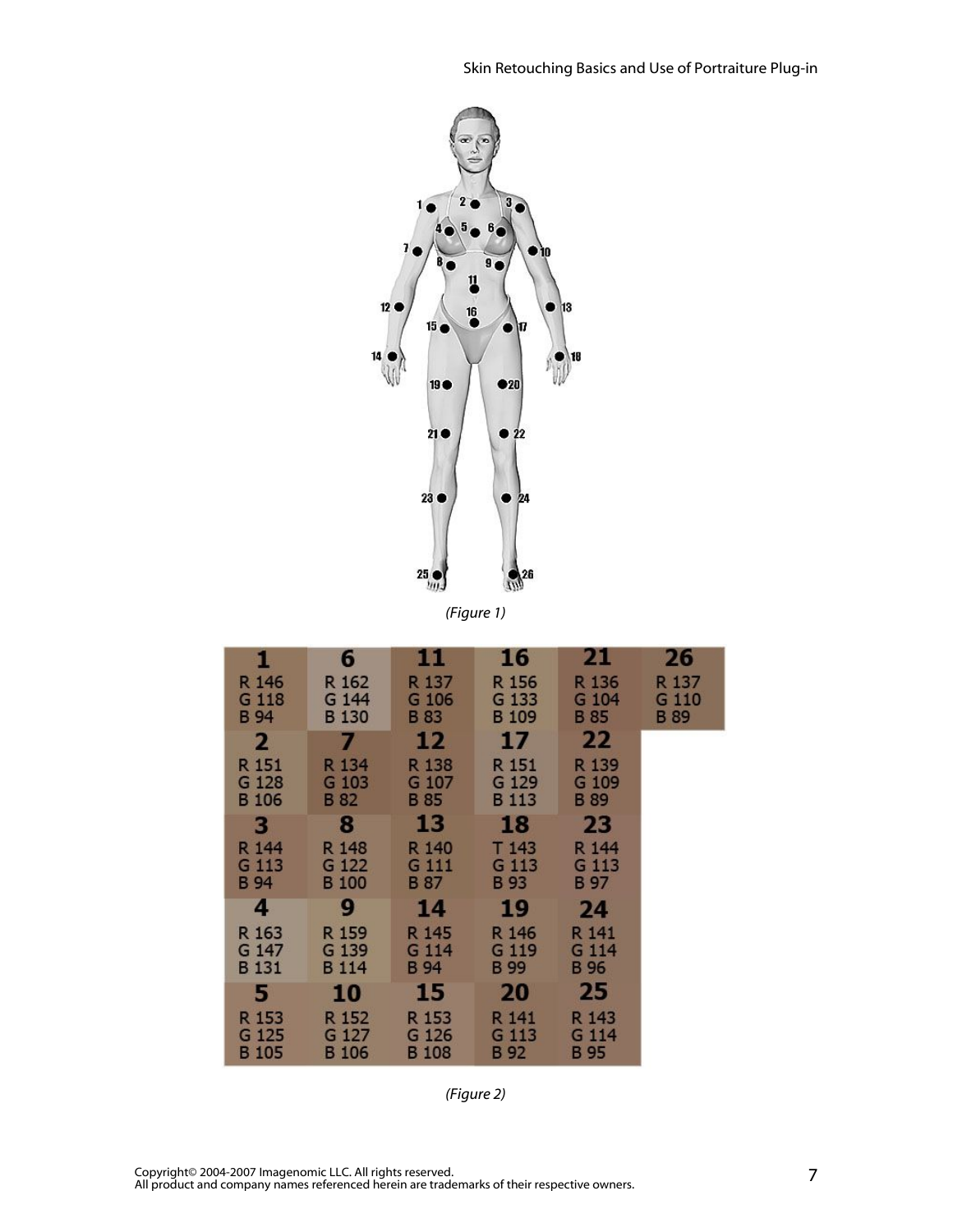With the obvious variations that we have in skin colors from a typical sampling, you can see why skin retouching can have so many variables. Good retouching does not just rely on color, though tonality or contrast of color plus texture are very, very important to achieving realistic, glowing skin. Current methods of retouching usually rely on some form of blurring to minimize blemishes and harshness of skin. There are numerous methods in use, but all require a series of complex steps and none can be batch processed with much success.

For these and related reasons, Imagenomic designed the Portraiture plug-in to alleviate the tediousness and repetition of skin retouching. Portraiture runs as a plug-in from within Adobe Photoshop Elements and Creative Suite and will work in 8 or 16 bit modes. This plug-in's unique skin selections masking and smoothing algorithms go beyond the available tools in any image editor to easily achieve a look that often requires complicated selections and layer masks. In addition, the Portraiture plug-in can be batch processed from within an action, thus automating a hand process that could take hours otherwise.

There are various levels of retouching, from extreme makeovers to minor blemish removal. In this tutorial, we will be utilizing a typical head shot portrait with a wide enough range of blemishes to give a good idea of how to accomplish such a retouch quickly.

To start, we highly recommend that some sort of calibration routine be done to your monitor to give a better rendition of onscreen colors. There are numerous devices that do this and there are also methods using the "old Mark II eyeball". Also, your lighting environment can play a big role in the perception and final output of your images. What may look good on your screen may not print well or look good on someone else's system. If you are very serious about your imaging, a device like the [Gretag Macbeth Eye-One](http://www.gretagmacbeth.com/index/products/products_color-mgmt-spec/products_cm-for-creatives/products_eye-one-display.htm) Display 2 colorimeter is cost effective and very simple to use. It will not only calibrate your monitors, but measure ambient lighting as well.

A little background in image portrayal is necessary to help you better understand what you are trying to achieve. Imperfections or details in an image are dependent mainly on viewing distance. Images, whether printed or viewed on a monitor, can be over scrutinized or as it is known in the industry, 'pixel peeping'. This occurs mainly when images are viewed at 100% or larger zoom size on a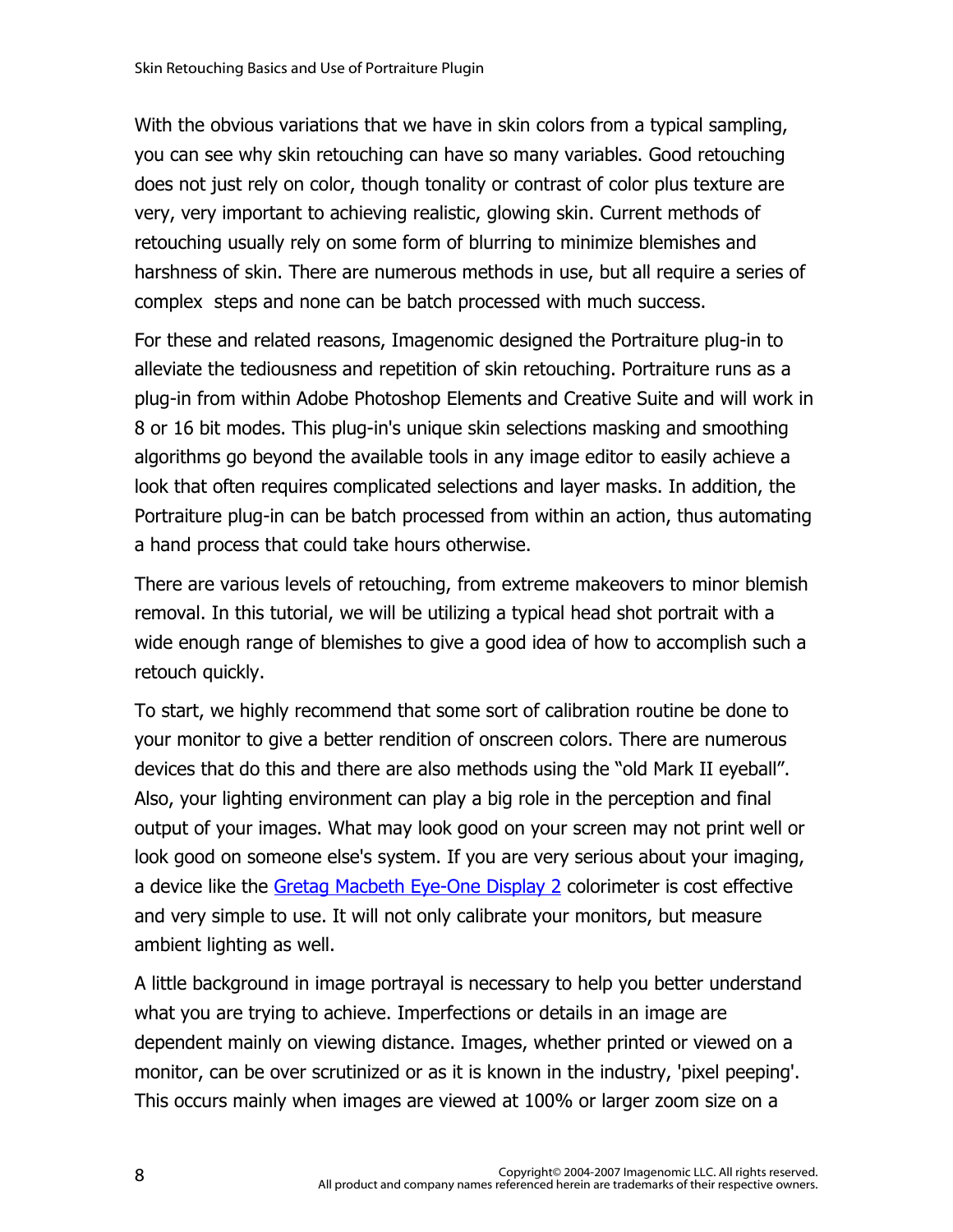monitor and all the tiny details and imperfections that aren't viewable at a normal screen or print size jump out at you. If you try to edit your image based on these views, you end up 'chasing your tail' and can quickly become frustrated because the image on the monitor at normal viewing size or on a normal sized print will look over-processed.

A general rule of thumb is to set your preview to 100% for a web sized image and to an appropriate percentage that correlates your screen preview to your print size. For example, on most screen resolutions, an 8x10 300DPI image will look about the same size on the screen at 25% preview size as the print will be. So you would be wasting your time trying to remove excess imperfections at 200% on the web based image or 100% on the print image.

So, with that in mind let's begin to see what we can do with a typical head & shoulders portrait retouch. First, we are going to be working on a Canon 10D RAW image, processed with RawShooter Pro at 8bit, 8x10 300 DPI (Figure [3\)](#page-9-0). We are going for subtlety here, by minimizing the blotchiness in the face as well as minimizing the freckles on the arm and shoulder. In the average portrait, this is a very typical scenario.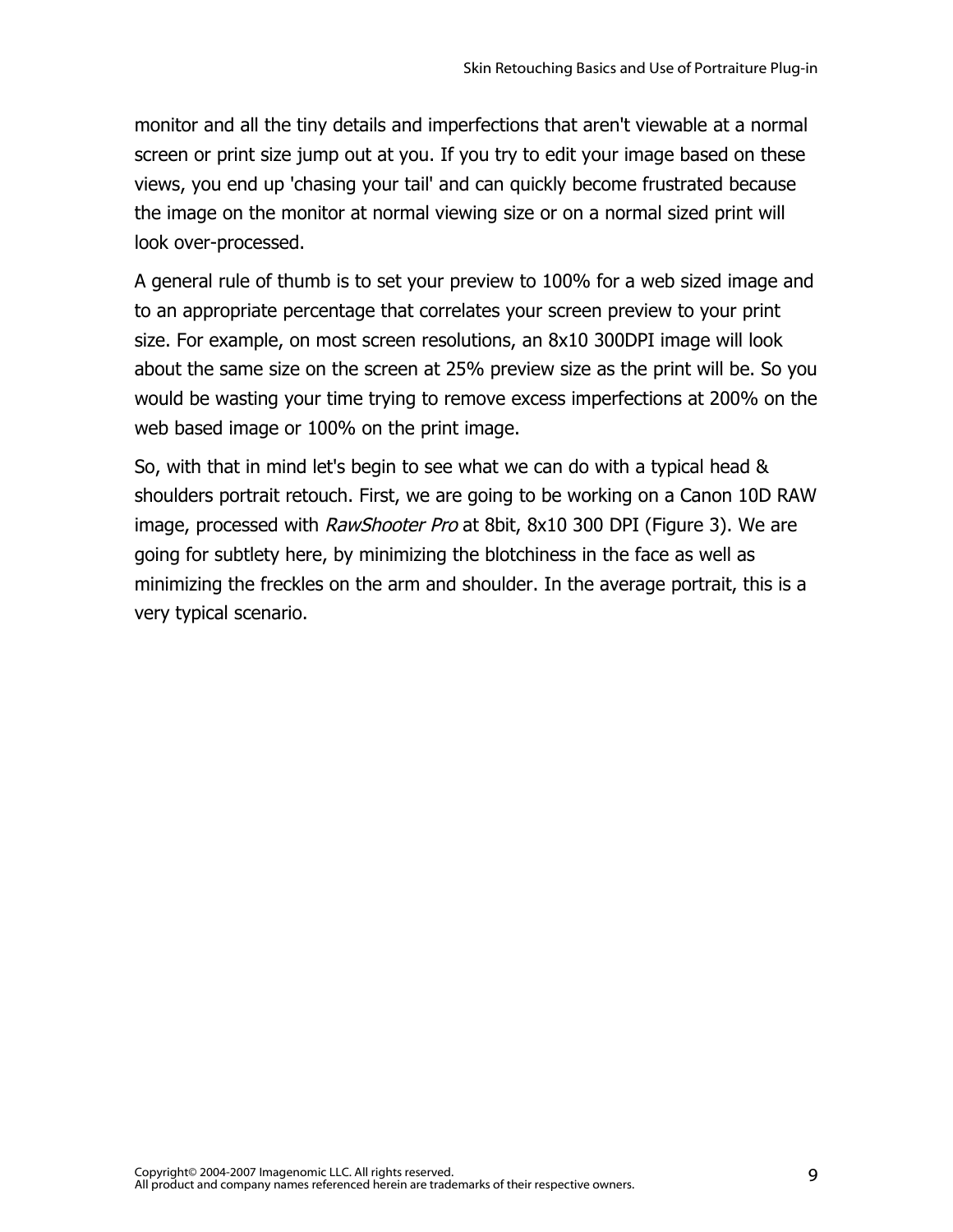

*(Figure 3)*

<span id="page-9-0"></span>A few good Photoshop habits to get into are to always work on a duplicate of the original, set snapshots before each major retouch change, and use layers as needed. It is beyond the scope of this tutorial to elaborate on maximizing your PS use and we suggest any number of books or web tutorials on this subject.

As there are no major retouching issues with this iparticular mage, we will run the Imagenomic Portraiture plug-in. Before we do so, we need to clarify a few things about the plug-in interface and usage. There are basically two ways to run the plug-in: with or without a transparency mask. We will be using a transparency mask in this discussion, so first we must duplicate the current background layer using CMD-CTRL J or Layer-Duplicate Layer. Run the Portraiture plug-in (Filter-Imagenomic-Portraiture) and then select the Default settings to give a starting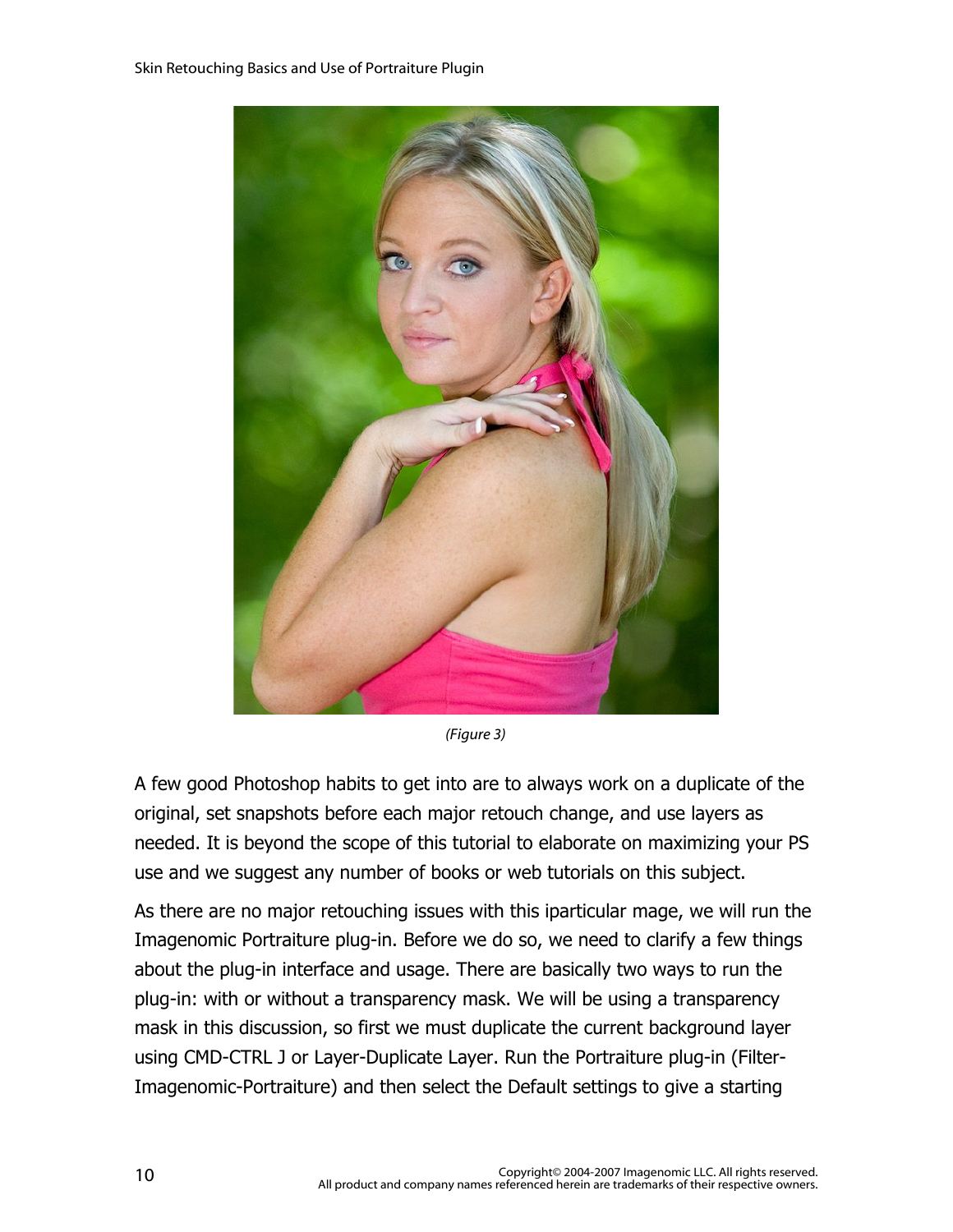point. Make sure the 'Create Transparency Mask' checkbox in the lower right part of the plug-in screen directly above the navigator is checked. When using the plug-in, zoom to the preview size that dictates your output (per the information we discussed earlier). If the output is intended to be an 8x10 300DPI print, zoom to 25%; if output is for the web, zoom to 100%. You should use the split -before and after- preview, either vertical or horizontal, to get an idea of how the settings are affecting the image (Figure [4, below\)](#page-10-0).

<span id="page-10-0"></span>

*(Figure 4)*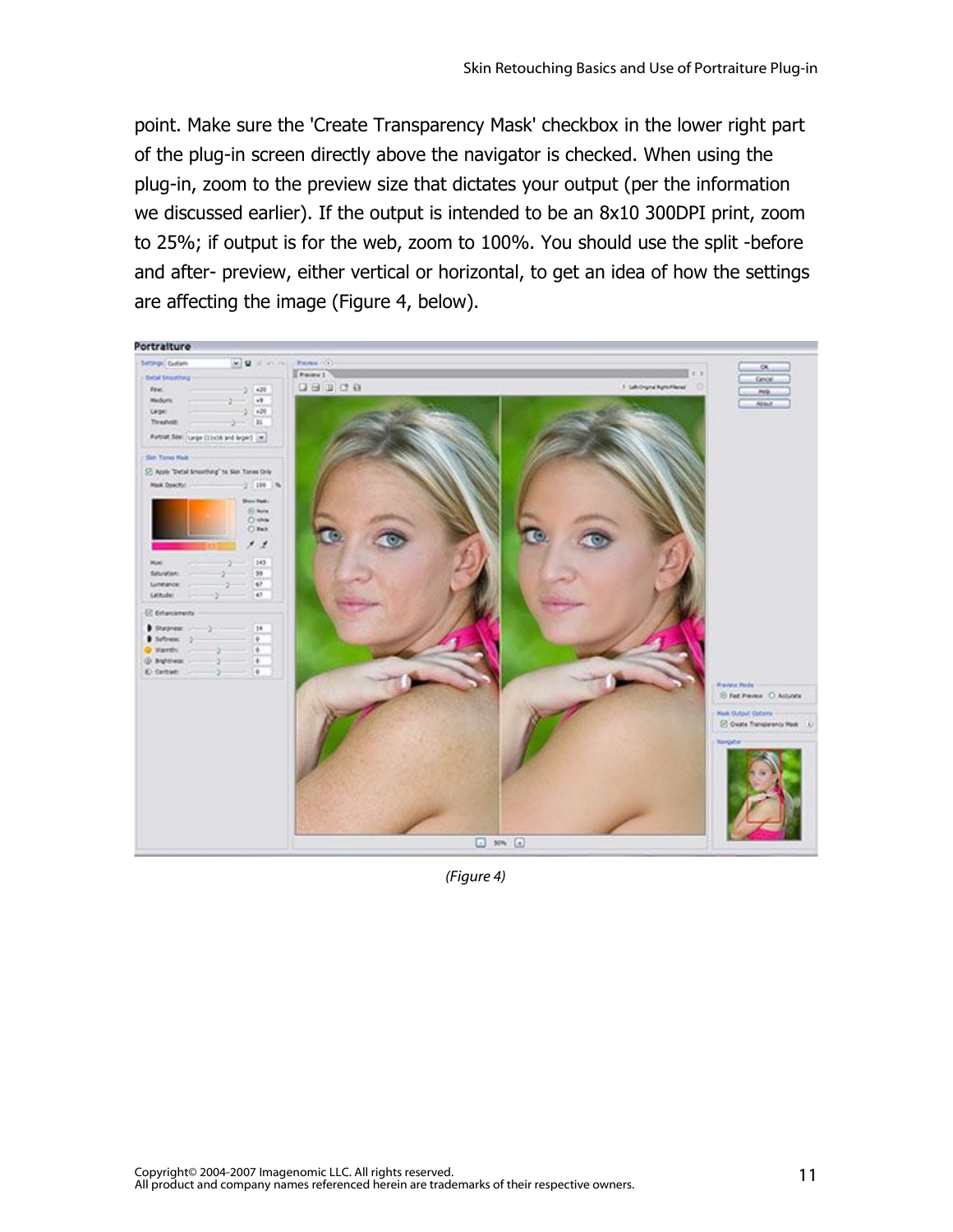### **PLUG-IN CONTROLS**

The Portraiture plug-in controls are laid out in an easy to understand and usable manner. We will briefly go over them so you will be somewhat more familiar with the usage of each control. The first section in the upper left of the screen is the Settings dropdown list (Figur[e5, below\)](#page-11-0). There are some pre-defined settings available and you can always create your own and save them by clicking on the small disk icon to the right of the dropdown arrow. Up to 40 custom presets may be saved to disk and you may call them whatever you like. We will begin by selecting the Default setting. This sets all sliders to zero with the exception of the Threshold which is set to 20.



<span id="page-11-0"></span>

The next area is Detail Smoothing which is divided further into 2 sections (Figure [6, below\)](#page-12-0). Detail smoothing contains the controls that govern the amount of smoothening that is applied to the image. "Fine" works with very small details like skin pores, "Medium "with larger details like skin blotches, and "Large" works on bigger areas of blotching. As blemishes usually are of a fine nature, the Fine and Medium sliders will have the most noticable effect on the average skin. 0 (zero) is used as a middle level of each range with negative values meaning less and positive values meaning more. Extreme left on each slider is no effect and extreme right is maximum effect.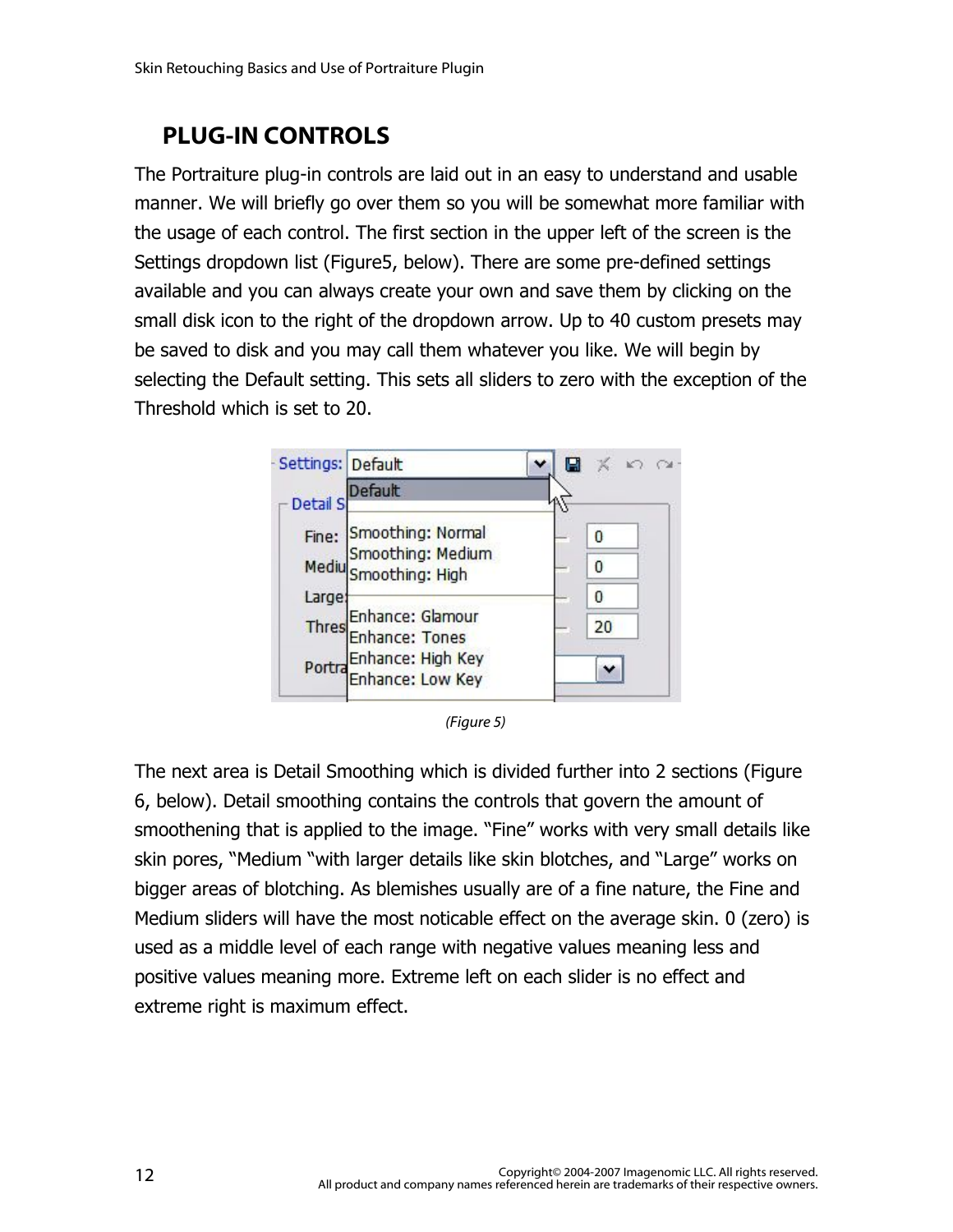| Fine:          |                    | n  |
|----------------|--------------------|----|
| Medium:        |                    |    |
| Large:         |                    |    |
| Threshold:     |                    | 20 |
| Portrait Size: | <b>Auto Detect</b> |    |

<span id="page-12-0"></span>*(Figure 6)*

The second part of Detail Smoothing is Portrait Size (Figure [7, below\)](#page-12-1). Portraits of varying sizes need to have the smoothening applied to allow maximum detail. A small, web based image will not need the same type of smoothening applied that a large print will require. This comes in handy if you make web based or small proofs. You can just tweak one series of Portraiture slider settings and then have an action run that would work on either large or small images by setting the Portrait Size to Auto Detect.

These settings should basically correspond to the size of the image when you run Portraiture as this is not meant to resize anything. If you're using small web based images, set the Portrait Size to either Auto Detect or Small. On occasion, you may want to experiment a bit by setting Portrait Size to a different setting other than your image size or Auto, as this opens up more possibilities for creativity.

| Fine:          |                                                                                                              | $+2$  |
|----------------|--------------------------------------------------------------------------------------------------------------|-------|
| Medium:        |                                                                                                              | $+6$  |
| Large:         |                                                                                                              | $+10$ |
| Threshold:     |                                                                                                              | 20    |
| Portrait Size: | <b>Auto Detect</b>                                                                                           |       |
|                | <b>Auto Detect</b><br>Skin Tones Mas Small (4x6 - 8x10)<br>Medium (8x10 - 11x16)<br>arge (11x16 and larger). |       |

<span id="page-12-1"></span>*(Figure 7)*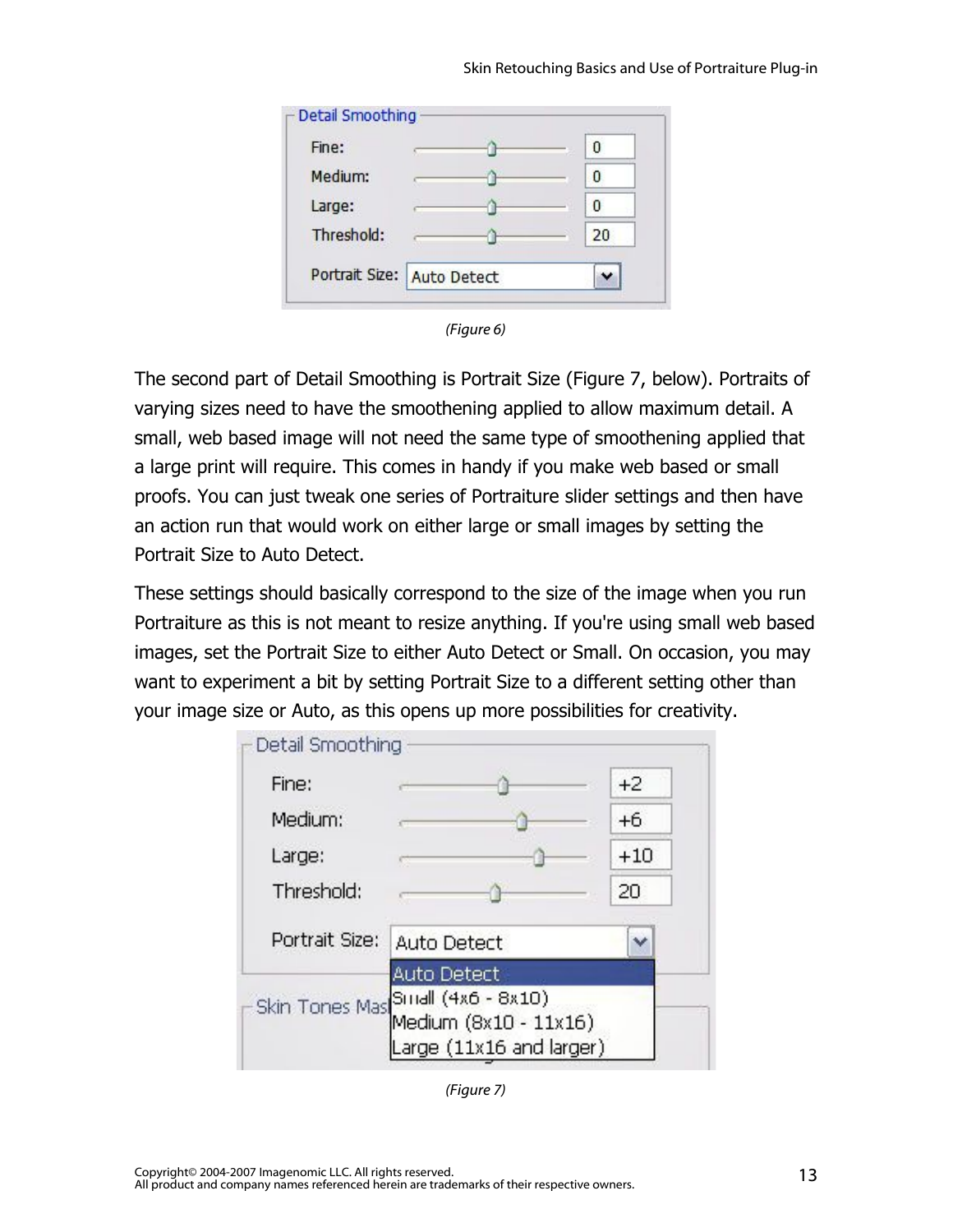#### **SKIN TONES MASK**

The Skin Tones Mask area is next and is the heart of Portraiture. This is where you refine the selection of your image skintones. The Apply "Detail Smoothing" to Skin Tones Only checkbox determines whether or not you want to smooth only skintones or the whole image. Further in this tutorial, we will discuss how this particular feature can be used for some artistic creativity! For now, we want to make sure the box is checked and that the Mask Opacity is set to 100%. The Mask Opacity works similar to that in most any graphics editor, in that it sets the overall transparency level of the generated mask (Figure [8, below\)](#page-13-0).



<span id="page-13-0"></span>*(Figure 8)*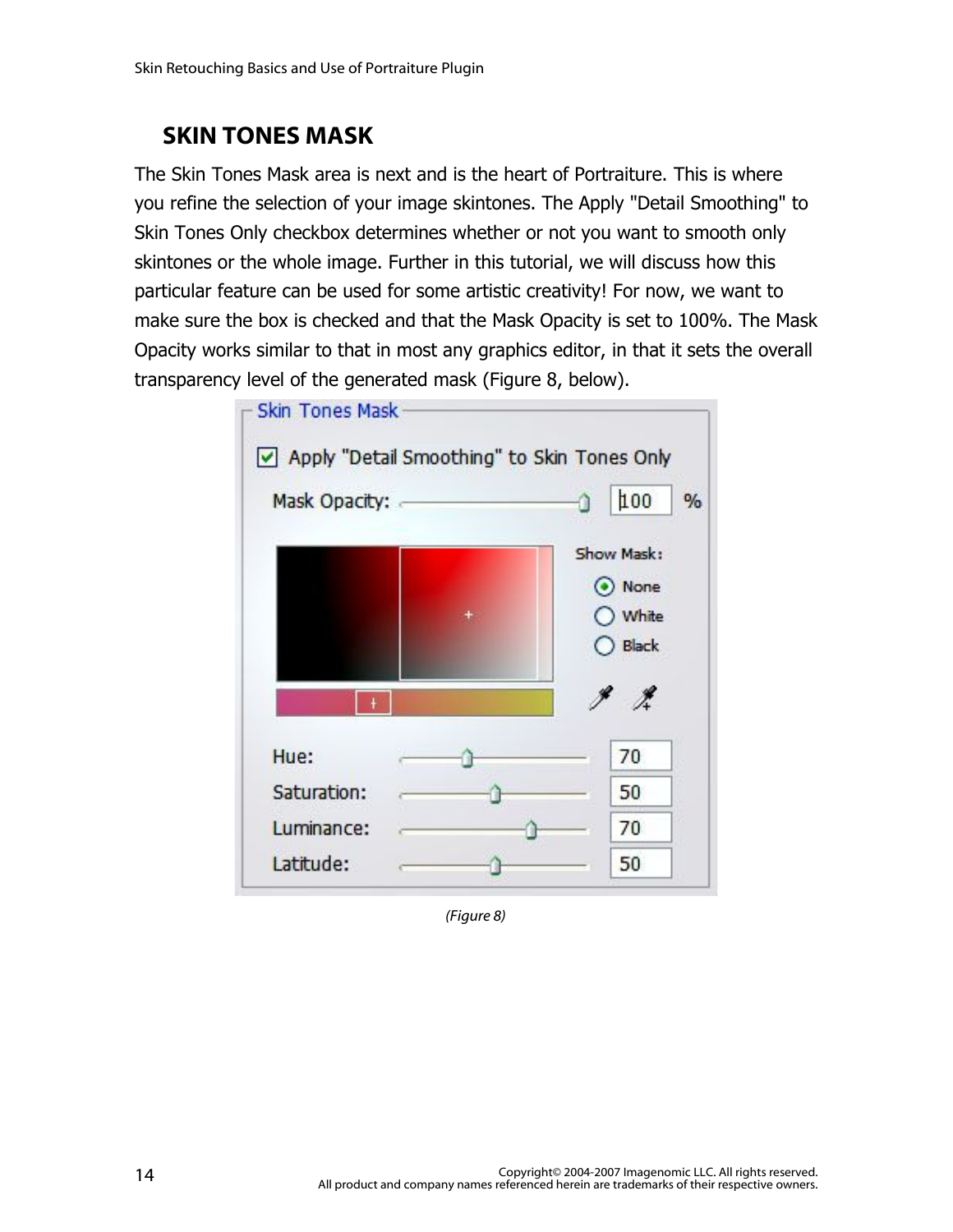The Show Mask radio buttons, "White" and "Black", are used to show an actual transparency mask of selected colors using the color pickers and/or the Hue, Saturation, Luminance and Latitude sliders. "None" turns off the mask and shows the image as is with current settings applied. The White button, when selected, will show the mask with all transparent areas showing through as white (Fig [9,](#page-14-0) left). The Black button will do the same thing but all transparent areas will be black (Fig [9,](#page-14-0) right).

Also, the M key on the keyboard will toggle the white mask button on and off. This can be quite convenient when fine tuning a skin tone mask.



<span id="page-14-0"></span>*(Figure 9)*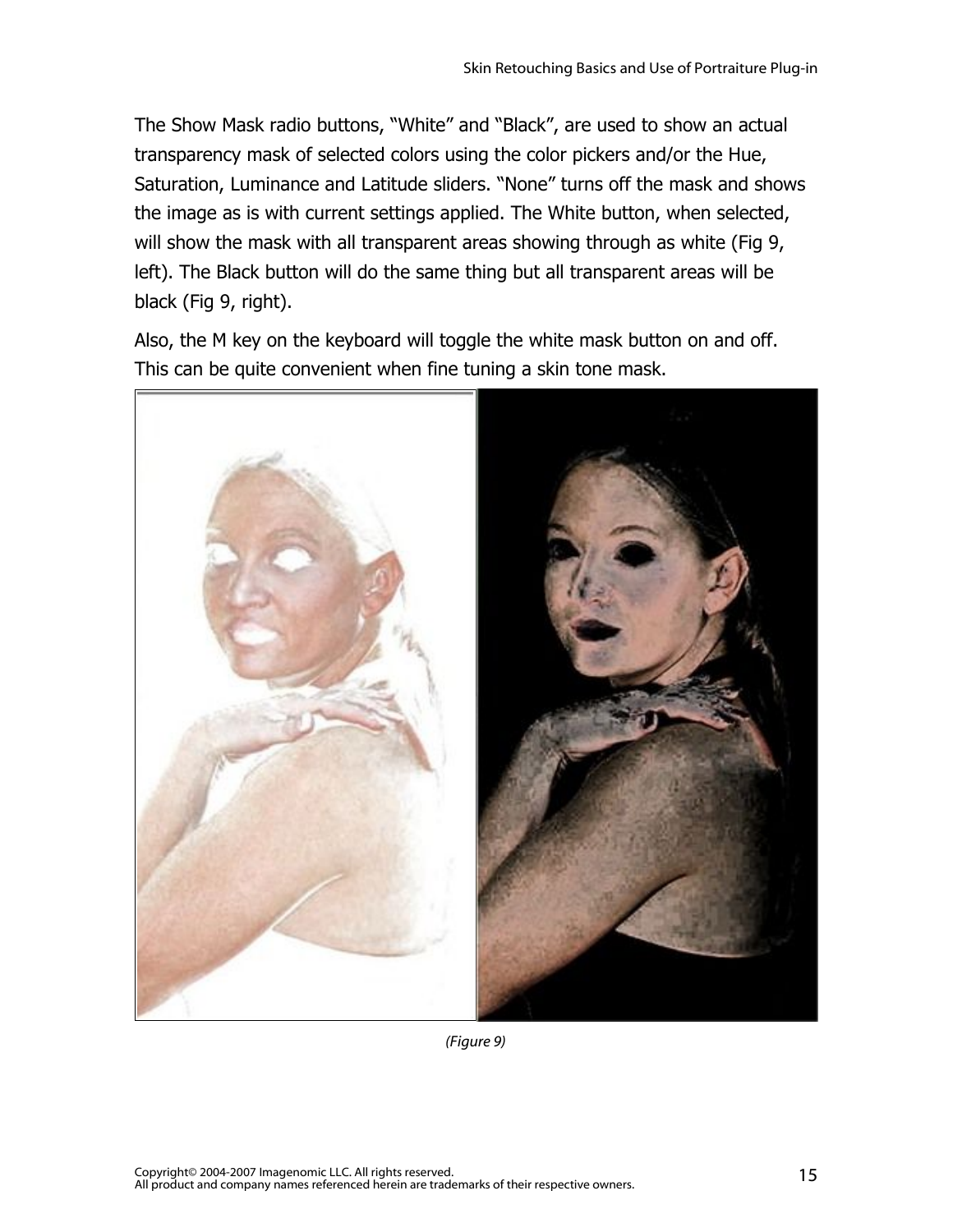The Hue, Saturation, and Luminance control the values of selected colors, and the Latitude slider controls how many colors from the original selection are within range. By looking at Figure [8 \(above\)](#page-13-0), the color box in the middle of the dialog reflects the currently selected latitude range, while the color bar directly below it shows an approximation of the hue or color itself.

The white squares in each part, both the box and bar, can be dragged around by click holding the mouse. Also, each square can be used to expand or shrink its corresponding range by clicking and dragging on an edge of the white square. Try clicking the small white square in the lower color bar and moving it back and forth. Note that only the Hue slider will move and the colors in the box above will change to reflect your position. If you place your mouse cursor on one of the white edges of the square, it will change to a double arrow which indicates you can then drag the edges of the box either way to expand the latitude. This process works the same way for both boxes. Try it on each one and watch the results. Sometimes, it can be easier with a tricky tonal range to select colors using this method.

The Enhancements section globally adjusts various listed parameters. These settings affect the whole image and not just the skintone mask. These settings can be used creatively or to just add that extra pop to your images. Sharpness uses a high quality edge enhancing algorithm to add some additional definition to image edges. Softness is similar to a gaussian blur but is more subtle and can be used to enhance that glamour look. Warmth adds a nice even warm tint overall. Brightness will work on the luminance channel of the image to overlay some added brightness and works well in conjunction with the Contrast slider to pull in some negative or positive contrast for subtle tonality changes.

| Sharpness:  |  |  |
|-------------|--|--|
| Softness:   |  |  |
| Warmth:     |  |  |
| Brightness: |  |  |
| Contrast:   |  |  |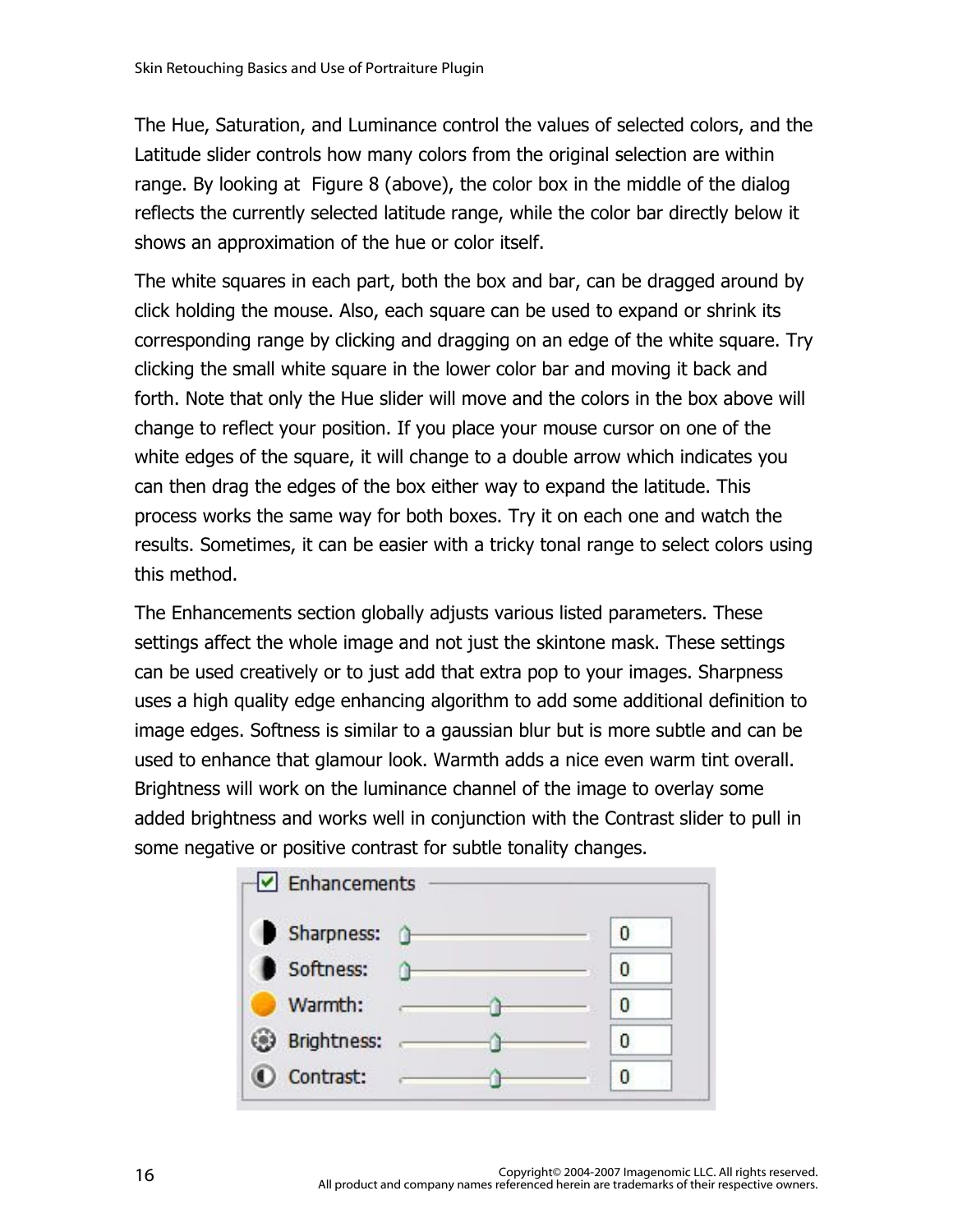*(Figure 10)*

Now we can get down to business! Make sure the checkbox is checked in the Skin Tones Mask for "Detail Smoothing" (Figure [8, above\)](#page-13-0). This is a important, as we only want to work with selected skin colors and not the image as a whole. Set Mask Opacity to 100% and make sure the Show Mask:None radio button is selected. Also, double-check to make sure the 'Create Transparency Mask' checkbox in the lower right part of the plug-in screen directly above the navigator is checked.

In the Skin Tones Mask section, click the left most eye dropper directly to the right of the color selection box. This dropper selects a single color that can be further enhanced with the various controls ,or added to with the plus dropper which is the one to the right with the plus symbol beside it. Move this dropper over an area of skin and watch the HSL and RGB readouts reflect the values under the dropper. HSL stands for Hue, Saturation and Lightness and is another method of showing color data that is very accurate. As you move the cursor around, you will notice that the H will show 'Not a skin color' and this just means that the area under the dropper is not normally associated with skin tone ranges. This can help you in deciding what areas are usually selected as skin tones and what areas can be ignored.

As we saw at the beginning, skin tone values can vary greatly, even over small areas of skin. For facial skin selections, a good starting point can be the upper center of the cheek or the middle of the forehead. Some things to avoid when selecting a skin tone are shadows, specular hilites or hotspots, heavy colored makeup , hair, eyebrows/lashes, jewelry or clothing.

Click a skin area that you feel is average for your image to start. The preview will immediately update to reflect your selection. If you do not notice any change in your image, you may need to zoom in a bit. Also, you may have selected a color that doesn't permeate throughout the skin, or you may have your Threshold slider set to zero or very low. One other thing that may have happened is that you might have accidentally set your latitude very low in the Skin Tones Mask dialog (Figure [8, above\)](#page-13-0). To find out exactly what color range you have selected, just press the M key or click the White or Black radio button in the Skin Tones Mask dialog. Your selected range will then show up and you can better determine if the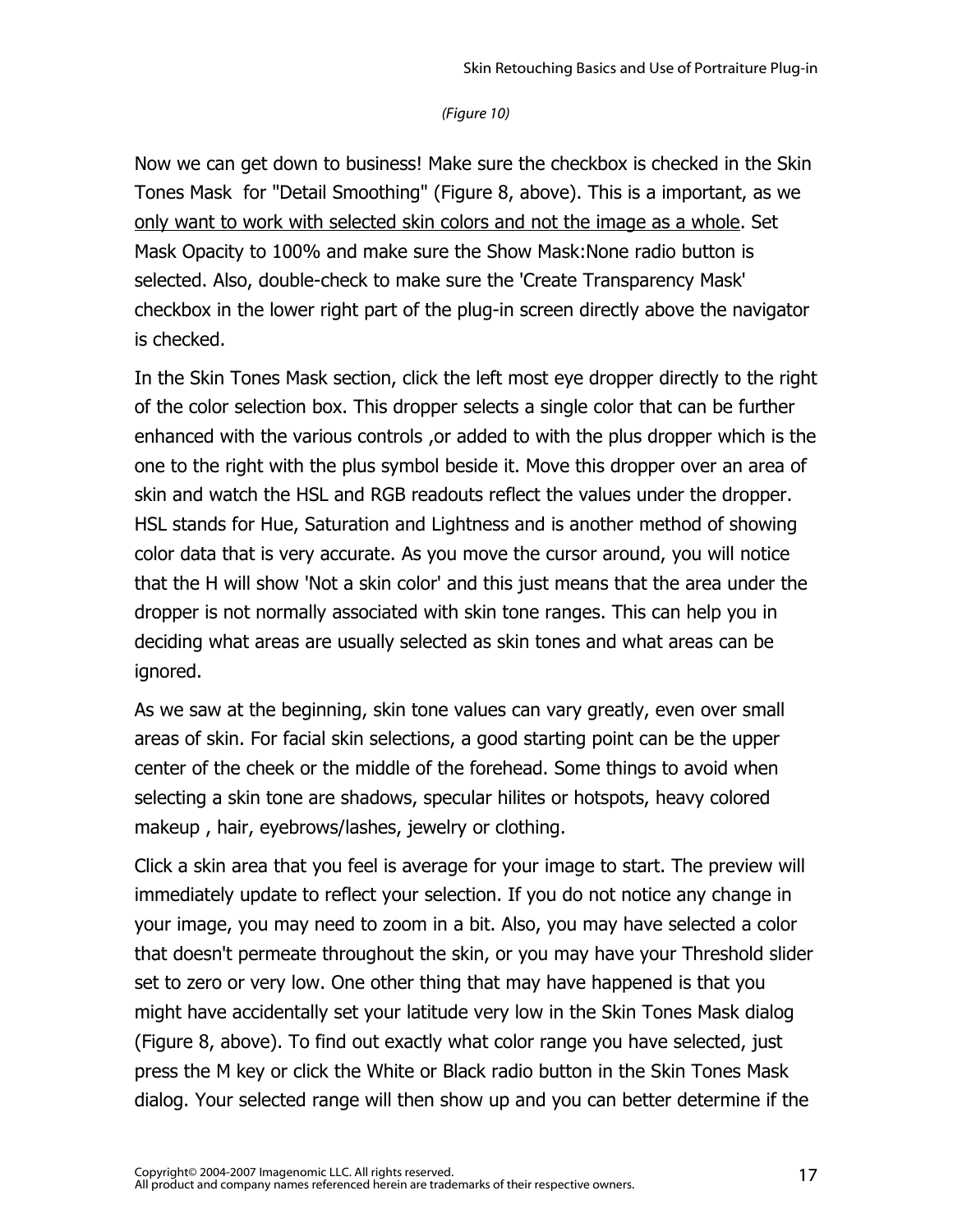selection meets your needs. While holding down the M key, you can further add colors to the mask by clicking in areas of the image that you want to use. The mask will expand to reflect your choices automatically.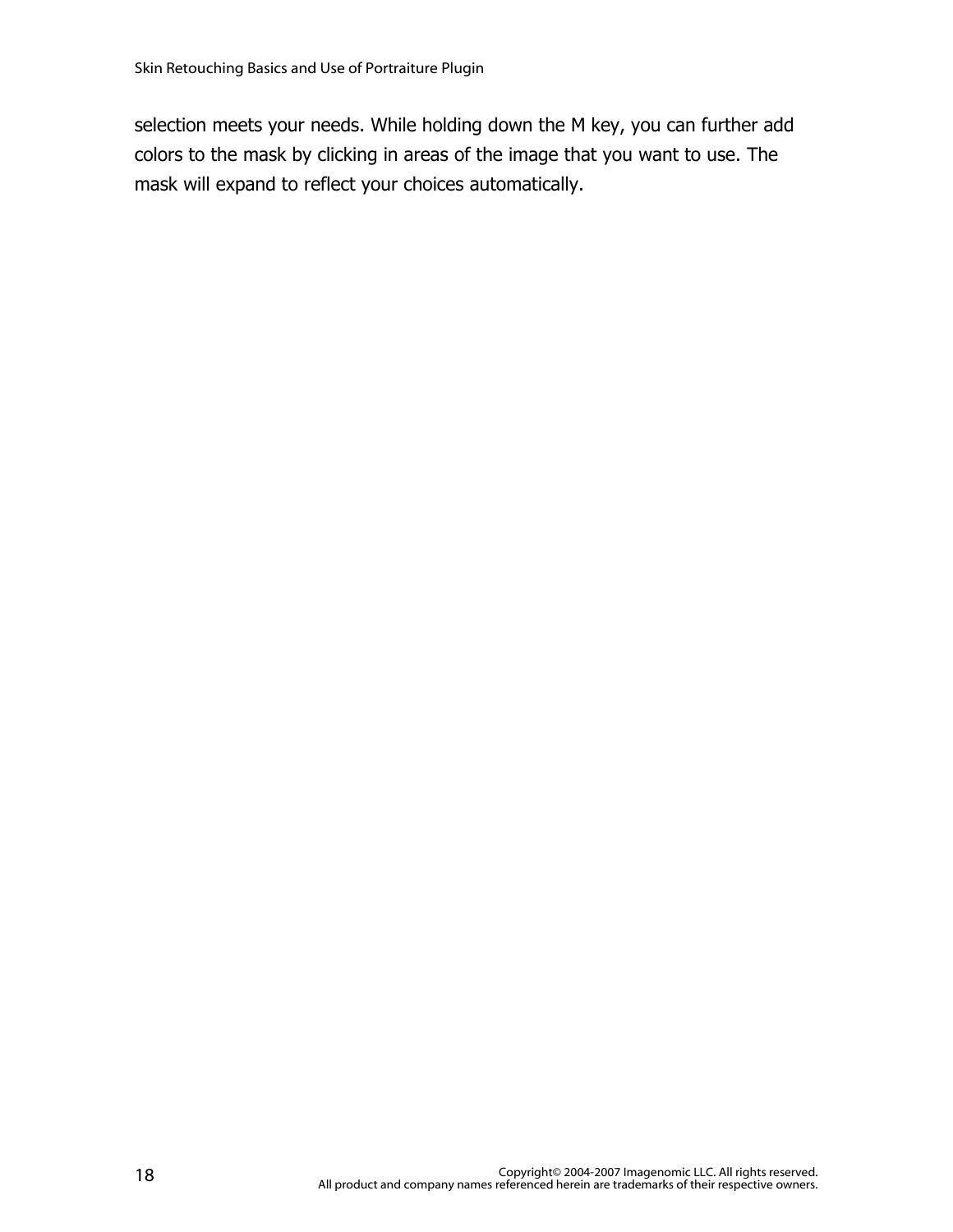At this point, the mask results may be a bit confusing, especially to those of you who are not familiar with layer masks in Photoshop. It is not necessary to select every individual color that makes up the skin tones in an image (Figure [11,](#page-18-0) [below\)](#page-18-0). That is the beauty and power that is inherent to good masking technique. A mask, plain and simple, hides or reveals, depending upon its transparency level, whatever is underneath it. In most cases, it is much better to have a mask that allows a bit of the original image to bleed through in various areas. Portraiture's mask generation is superior to any of the currently available tools in standard image editing programs. Because of the way the colors are selected and then smoothed, Portraiture generates results that surpass current methods in use today.



*(Figure 11)*

<span id="page-18-0"></span>By using the before and after side-by-side or top and bottom preview, you can easily see how much smoothening is being applied. Remember that it is always better to err on the side of too much as we can always reduce it back a bit in our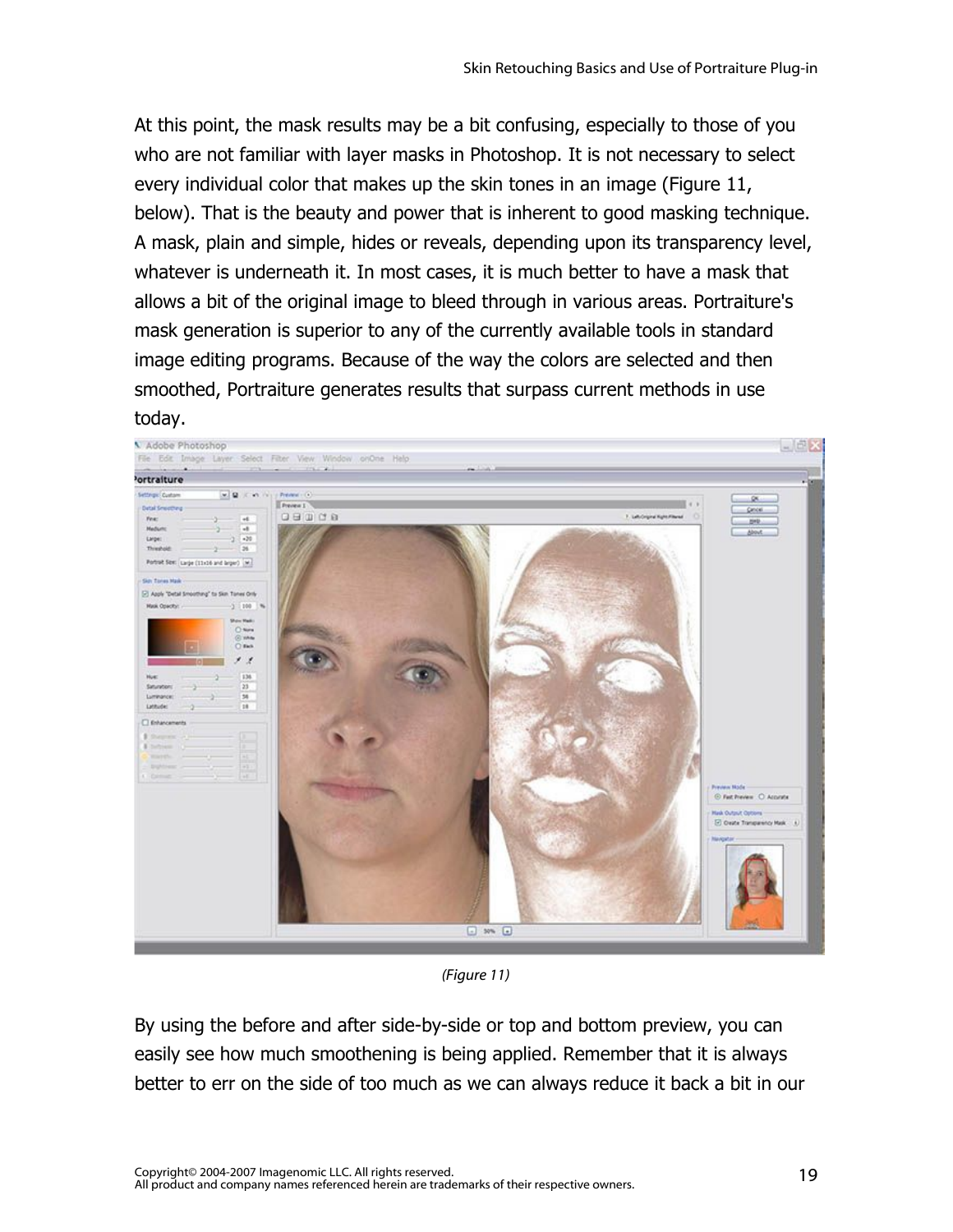editor or further refine it with another mask. Always think about your intended output and make your selections accordingly, and remember to use the zoom features to keep your output in perspective.

 You can further refine your mask in basically two ways: by using the Detail Smoothing dialog, or by using the Skin Tones Mask dialog. Just remember that the smoothing is totally controlled by the Detail Smoothing sliders, and the range of colors by the Skin Tone Mask Sliders and color box. You will find that you can use the Portraiture plug-in in an infinite number of skin color ranges and smoothening values.

At this point, it is a good idea to run several images through the plug-in using various settings. All too often, your perception of a new piece of software can be negatively skewed by just trying one or two test images and not experimenting with the range of settings and the results they produce.

The final part of the Portraiture plug-in that we will discuss is the Preview button located just above the left corner of the preview window (Figure [12, below\)](#page-19-0).





<span id="page-19-0"></span>*(Figure 12)*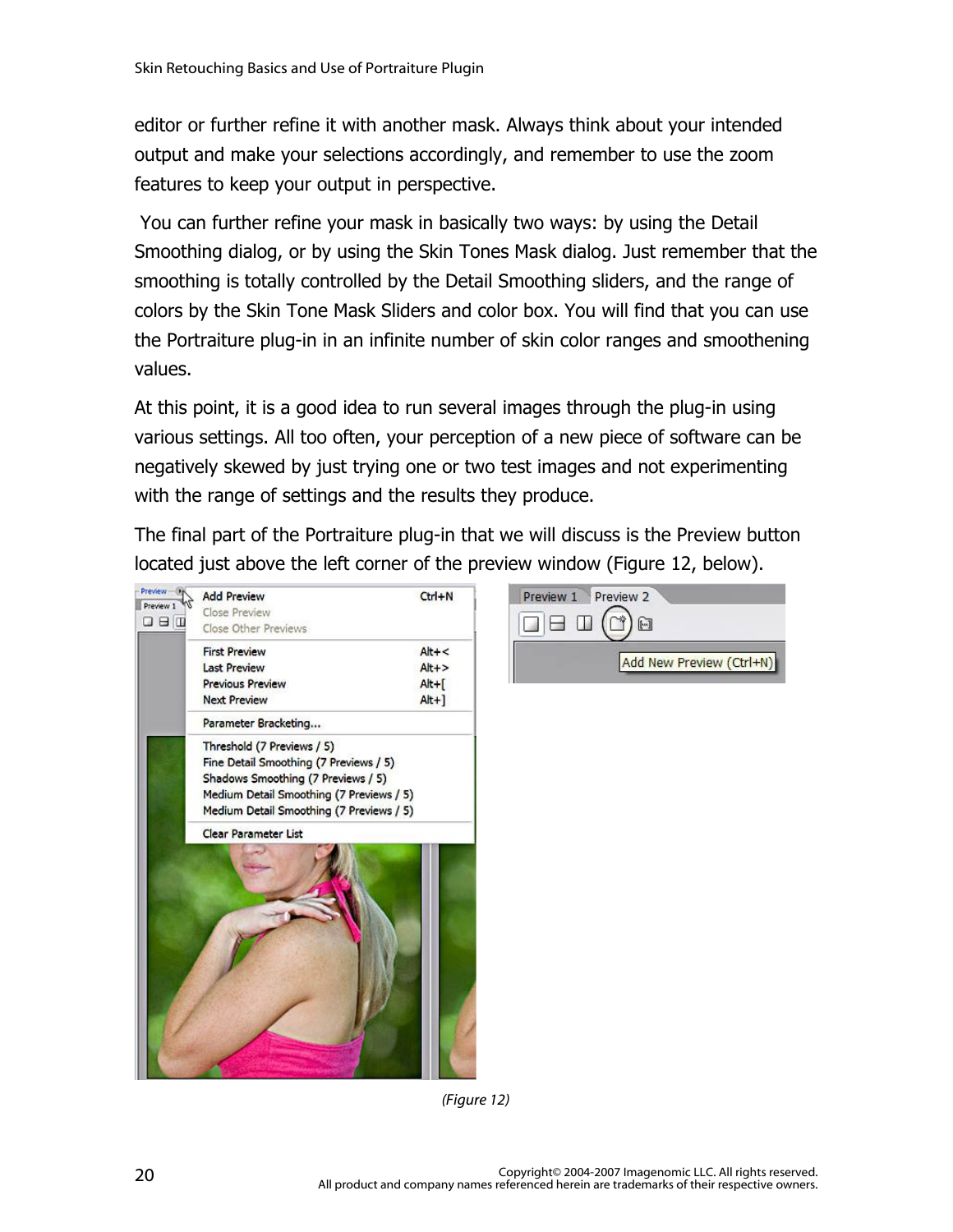#### **PARAMETER BRACKETING**

Portraiture gives you the ability to add distinct and separate previews that can each have their own settings. This gives you the ability to compare settings to find out what works best for a particular image or to just try out some creativity. A preview can be added with CTRL-N or by right clicking in the preview tab or by left clicking the small arrow to the right of the blue preview button and selecting Add Preview. You can then move back and forth through the previews with the ALT + left and right bracket [ ] keys or click the tabs at the top of the preview window.

Parameter bracketing allows you to take the current settings and bracket both up and down from these settings to allow you to compare different levels of slider interaction. This can be an effective way to quickly give you baseline settings for a batch of images that you need to process. It is accessed from the Preview menu by clicking the small arrow to the right of the blue Preview button (Figure [13,](#page-20-0) [below\)](#page-20-0). Bracketing can be also activated by right-clicking on the respective slider controls in the Filter section.

| <b>Parameter Bracketing</b>                                                                                                                                                                                                       |
|-----------------------------------------------------------------------------------------------------------------------------------------------------------------------------------------------------------------------------------|
| Bracketing will create a series of "Preview" tabs with<br>specified "Bracketing Step" for the selected<br>"Parameter". When you select "Replace open<br>previews", all currently open previews will be replaced<br>with new ones. |
| <b>Fine Detail Smoothing</b><br>Parameter:<br>v                                                                                                                                                                                   |
| Number of Previews:<br>7<br>v                                                                                                                                                                                                     |
| Bracketing Step:<br>$\overline{2}$                                                                                                                                                                                                |
| Replace open previews                                                                                                                                                                                                             |
|                                                                                                                                                                                                                                   |
| Cancel<br>ОК                                                                                                                                                                                                                      |

<span id="page-20-0"></span>*(Figure 13)*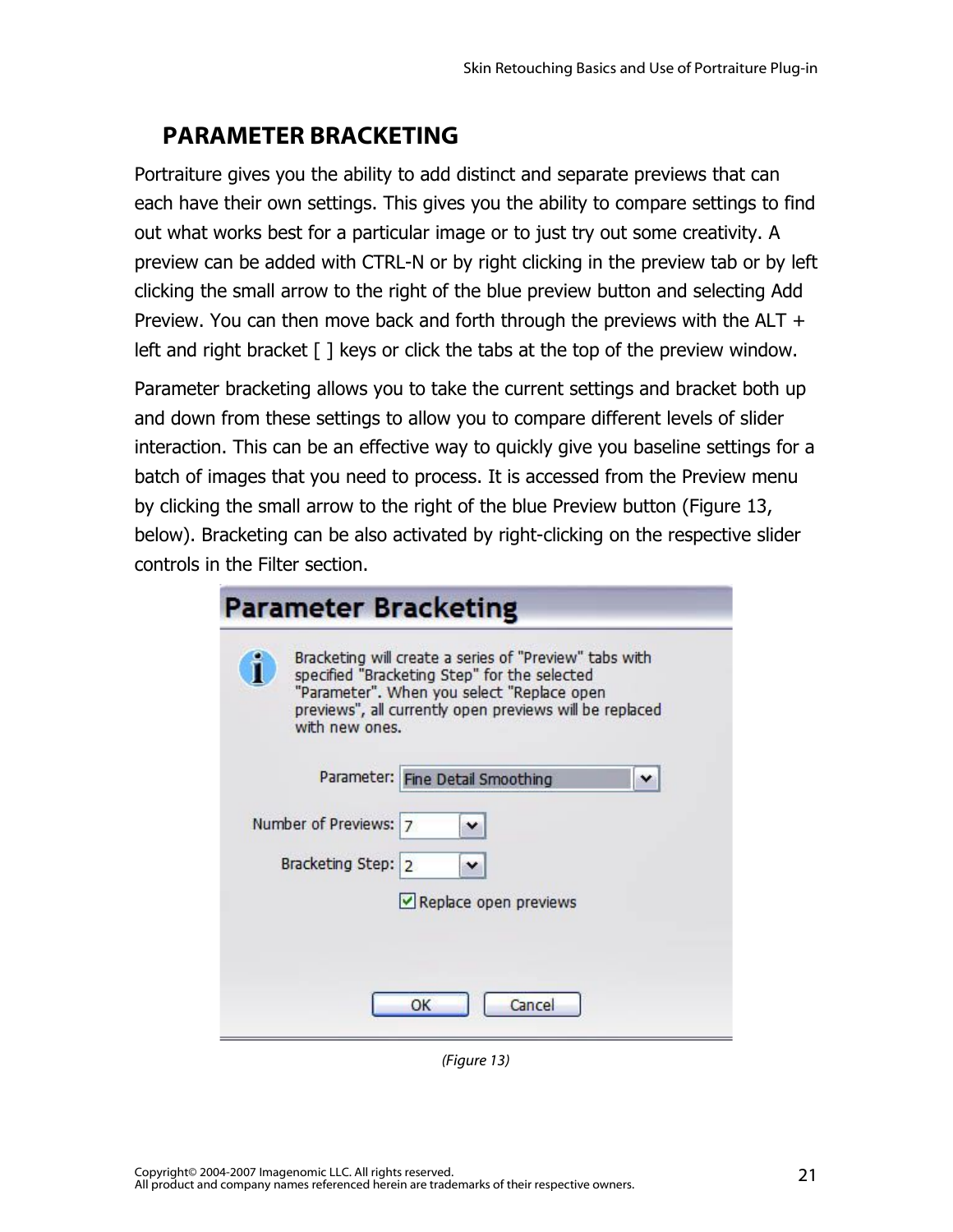Skin Retouching Basics and Use of Portraiture Plugin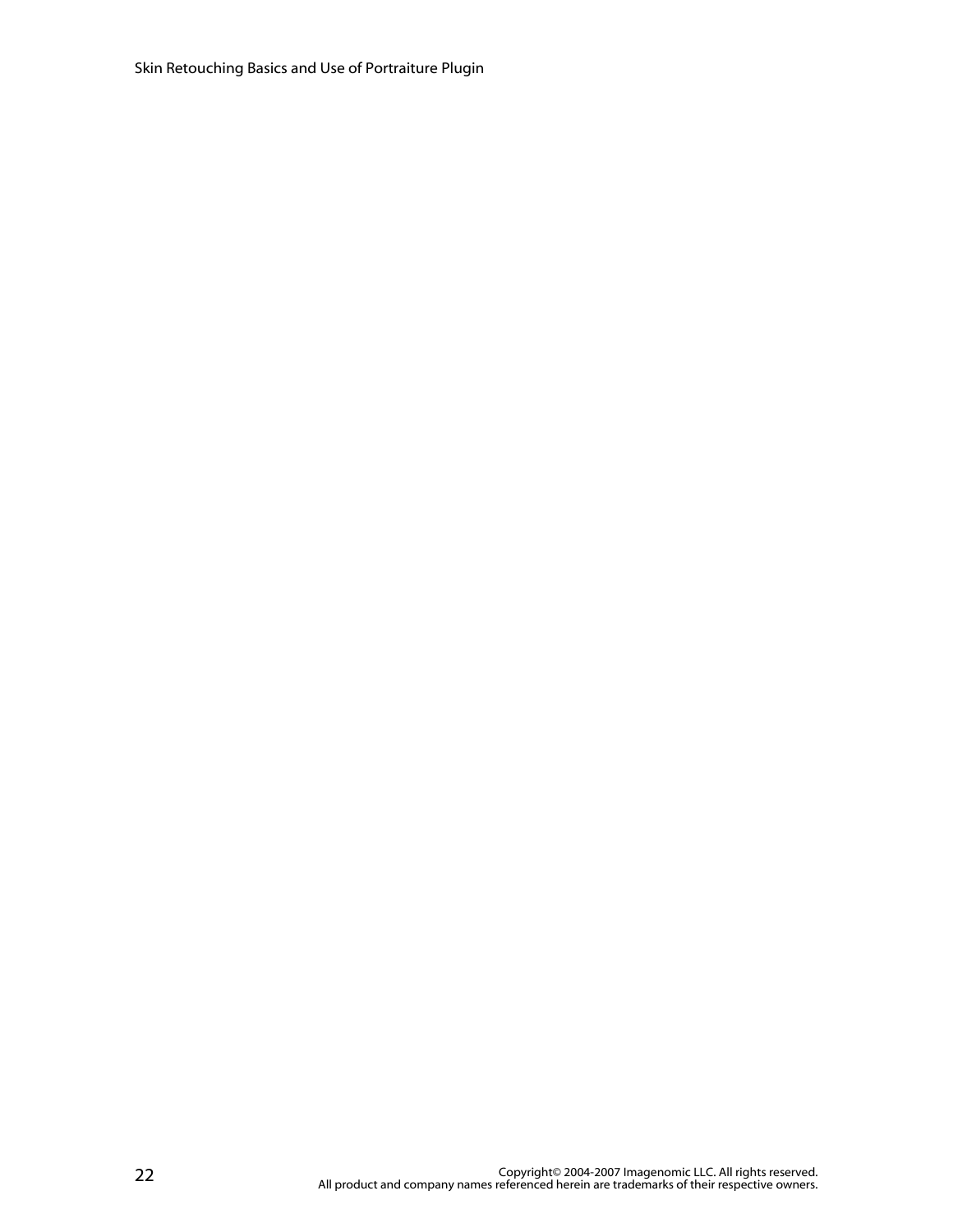In Figure [14,](#page-22-0) the dropdown list shows the Parameter Bracketing selections that you may use. Each selection corresponds to a specific slider. Whatever value the slider has at time of this selection will be what is used to bracket from; you can also choose to replace previews that are already open or add the new previews to the existing tabs.

| <b>Parameter Bracketing</b><br>with new ones. | Bracketing will create a series of "Preview" tabs with<br>specified "Bracketing Step" for the selected<br>"Parameter". When you select "Replace open<br>previews", all currently open previews will be replaced |
|-----------------------------------------------|-----------------------------------------------------------------------------------------------------------------------------------------------------------------------------------------------------------------|
|                                               | Parameter: Fine Detail Smoothing                                                                                                                                                                                |
|                                               | Fine Detail Smoothing                                                                                                                                                                                           |
|                                               | Number of Previews: Medium Detail Smoothing                                                                                                                                                                     |
| Bracketing Step:                              | Large Detail Smoothing<br>Threshold                                                                                                                                                                             |
|                                               | Skin Color Mask Opacity                                                                                                                                                                                         |
|                                               | Skin Color Mask Hue                                                                                                                                                                                             |
|                                               | Skin Color Mask Saturation                                                                                                                                                                                      |
|                                               | Skin Color Mask Luminance                                                                                                                                                                                       |
|                                               | Skin Color Mask Latitude                                                                                                                                                                                        |
|                                               | Skin Color Mask Matte                                                                                                                                                                                           |
|                                               | Sharpness                                                                                                                                                                                                       |
|                                               | Softness                                                                                                                                                                                                        |
|                                               | Skin Tone Warmth                                                                                                                                                                                                |
|                                               | <b>Brightness</b>                                                                                                                                                                                               |
|                                               | Contrast                                                                                                                                                                                                        |

<span id="page-22-0"></span>*(Figure 14)*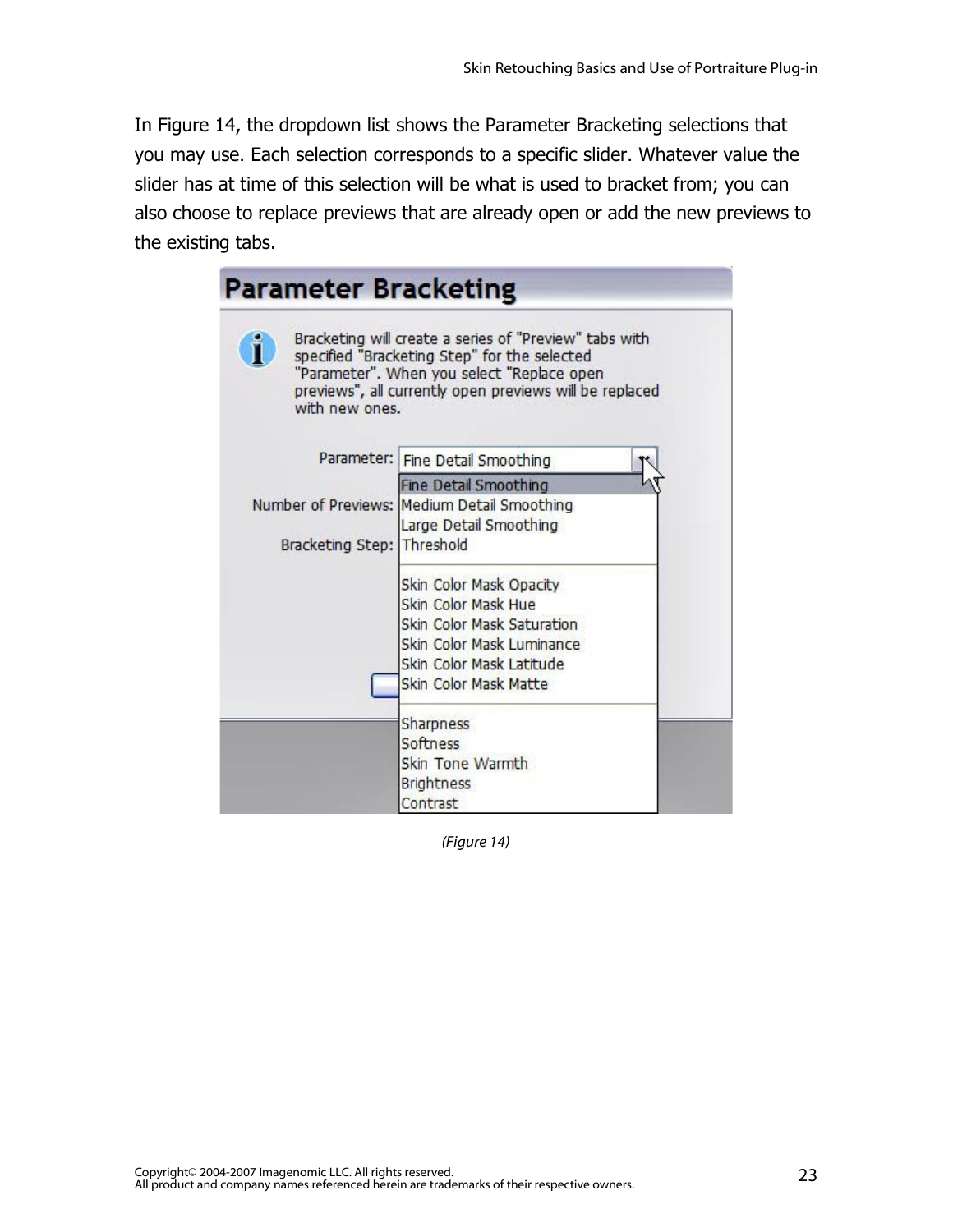#### **ACTIONS AND SCRIPTING**

Portraiture has full support for Photoshop actions and scripting. All adjustable parameters of the plugin will be saved to allow you to create actions/scripts that will allow full automation of your retouching tasks (Figure [15,](#page-24-0) [below\)](#page-24-0). This has powerful implications, especially for those of you that run a lot of images through their shop. A good example is proofing: perhaps you have 40 shots that you want to put up on your LED projector but normally you only retouch 1 or 2 due to time constraints. Now you can setup an action that will do the retouches for ALL of the proofs in just a few minutes as opposed to the hours that it would normally take. The time savings in scenarios such as this, as well as the various aspects of daily use of Portraiture, makes it one of the single most powerful tools that you can incorporate into your imaging workflow.